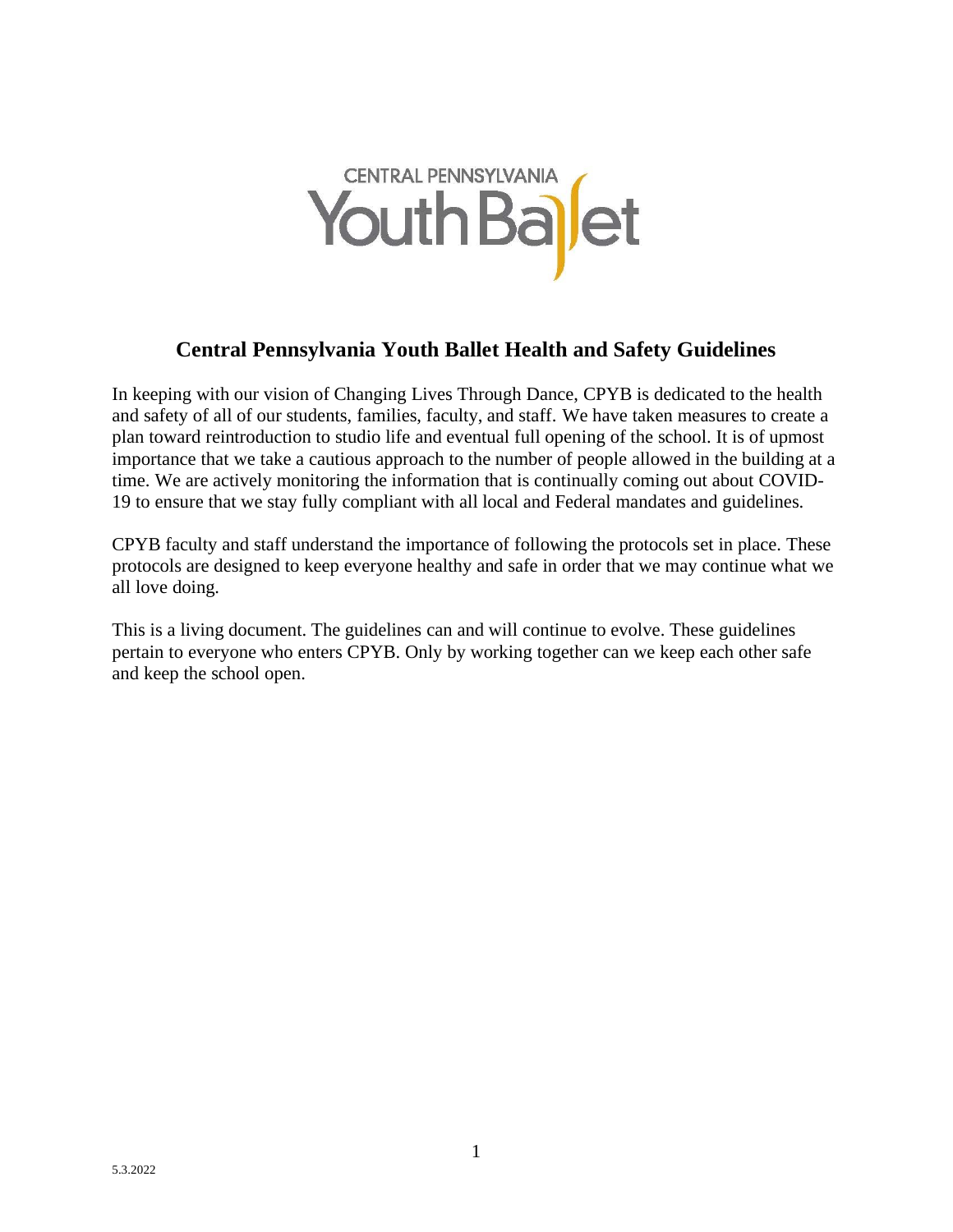### **School Operational Standards**

- ❖ Students should arrive wearing proper dress code to limit time in the restrooms.
- ❖ Facial coverings are optional.
- ❖ Hand disinfecting and hand washing will be part of the daily school routine.
- ❖ Students should go directly to their studio upon admittance to the building and use provided cubbies for their personal belongings.
- ❖ All students will be asked to following building entry rules, including completing the CPYB health screening tool.
- ❖ Parents/Guardians must arrive for student pick-up on time. All students should depart as soon as class ends.
- ❖ Parents/Guardians will not be allowed into the building except by appointment only. The school office will offer alternative methods for visitation (e.g. Video conferencing.)
- ❖ CPYB requires that students who have traveled, or plan to travel out of state, be tested upon return to CPYB within 72 hours.

#### **Cleaning & Sanitation Protocol**

- ❖ All equipment and meeting amenities will be disinfected before and after each day including barres, and stereo equipment.
- ❖ CDC guidelines will be used to clean and disinfect all public spaces including but not limited to front desk, offices spaces, door handles, public bathrooms, handrails, and seating areas.

# **Drop off and pickup Protocols**

- ❖ Parents may not leave until they know their student has been approved for admittance.
- ❖ Parents/Guardians must arrive for student pick-up on time. All students should depart as soon as class ends.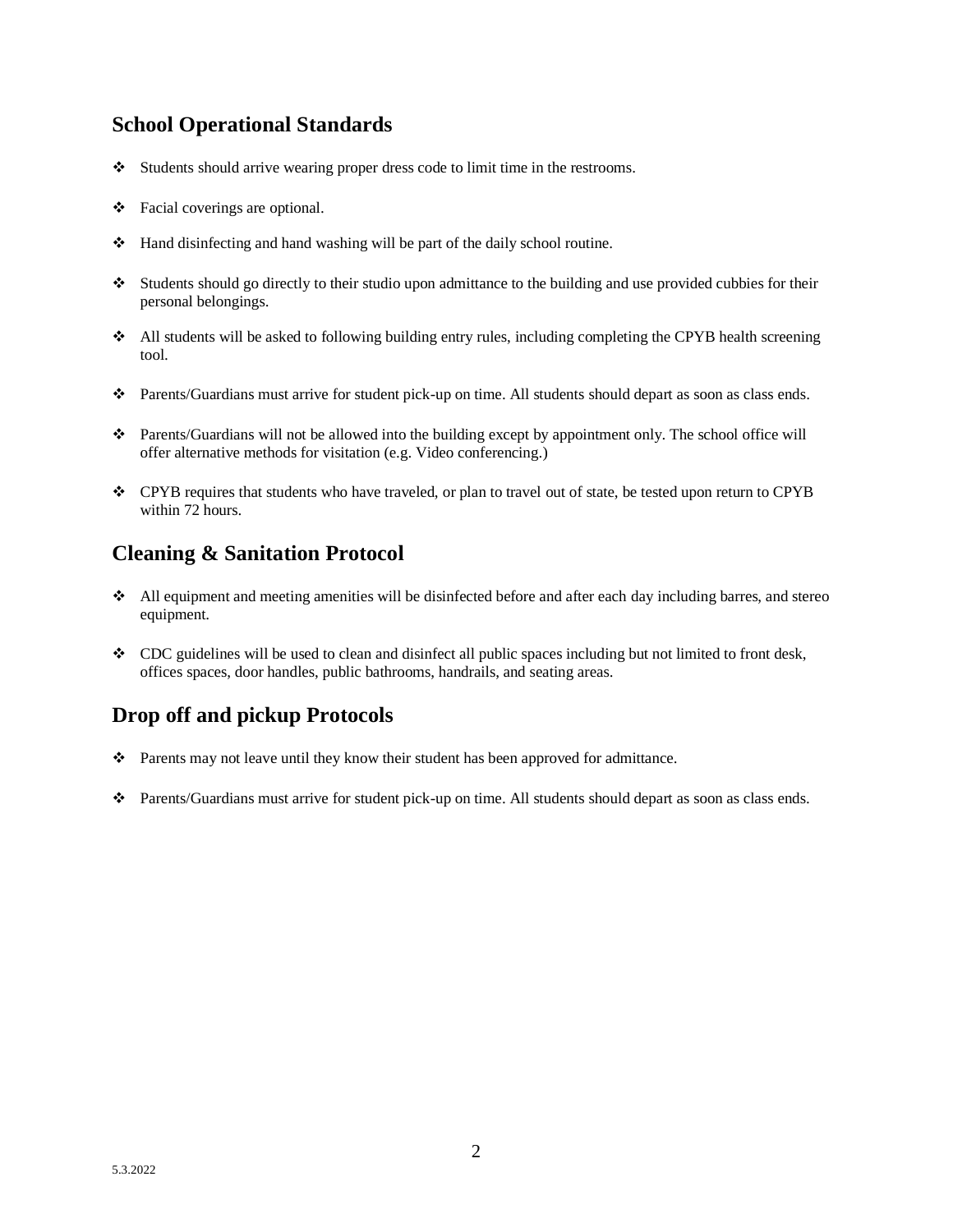#### **Required protocols if a student has signs or symptoms of COVID-19**

- ❖ Students and staff must stay home if they are sick (e.g., experiencing symptoms of COVID-19 [fever, cough, or shortness of breath] A student, who is exhibiting either fever or symptoms of COVID-19 while at the property MUST immediately notify the school office.
- ❖ Students who appear to have acute respiratory illness symptoms (e.g., cough, shortness of breath) upon arrival to the building or who exhibit these symptoms during the day will be sent home immediately. Students also may be isolated and sent home (or for appropriate medical care) if suspected of having direct exposure to COVID-19.
- ❖ Students who are well but who have a sick family member at home with COVID-19 should notify the school office.
- ❖ If a student or staff member has had COVID-19, they will need a negative COVID test or clearance note from a doctor to return to the studios
- ❖ If a student has been placed under quarantine by their academic school due to possible exposure to COVID-19 or the student's school has closed due to an outbreak of COVID-19, the student's family must contact CPYB immediately.

# **Confidentiality**

CPYB will respect the privacy and confidentiality of any student who reports an illness. Please be aware that due to the seriousness of exposure to COVID-19, CPYB may need to inform others who came in close proximity to an infected student, without identifying the student by name. CPYB also may be required to notify governmental authorities, including the public health department.

#### **Compliance with Safety Protocols**

Students who fail to comply with the safety protocols or who engage in conduct that threatens the health or safety of their fellow students or our members will be disciplined.

# **Hygiene and Prevention**

- ❖ Wash your hands often with soap and water for at least 20 seconds.
- ❖ If soap and water are not available, use an alcohol-based hand sanitizer that contains 60- 95% alcohol to disinfect your hands.
- ❖ Cover your nose and mouth with a tissue when you cough or sneeze (or use the (inside of your elbow if no tissue is available). Immediately throw out the used tissue and then wash your hands with soap and water or an alcohol-based hand sanitizer.
- ❖ Do not touch your face, eyes, nose, and mouth, especially with unwashed hands.
- ❖ Properly store and, when necessary, discard PPE.